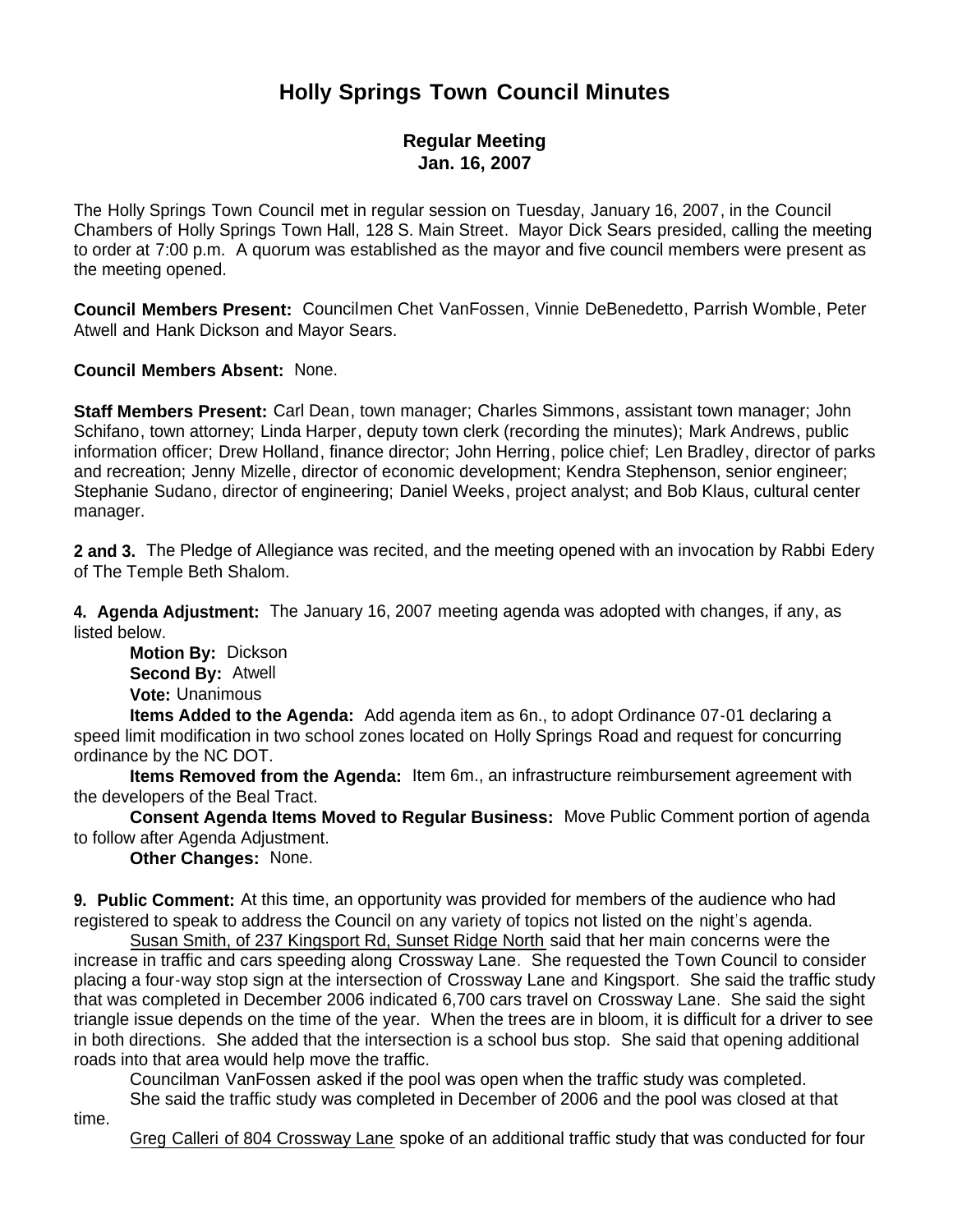days in December. His major concerns that there are children in the area that could get hurt. He also requested the Council to install a four-way stop sign at the intersection of Crossway Lane and Kingsport.

Trish Griffin of 233 Kingsport reiterated what Susan Smith had said earlier and encouraged the Town to review the disbursement of traffic with future developments, being that there is only two accesses into Sunset Right North.

**5. Wastewater Treatment Plant Projects Update –** Ms. Sudano explained that the Town is currently expanding the 1.5 million gallons per day wastewater treatment plant to a 6 million gallon per day capacity and in 2002, the Town entered into an inter-local agreement to study the regional wastewater alternatives to meet the long term wastewater needs. She said as a result of a State mandate, the Town eliminated its treated wastewater effluent discharge into Utley Creek, but continued as a partner in this project. She said the Town's participation in the regional project is limited (by the fact that it is most cost-effective) to those facilities necessary to convey treated effluent from the regional plant site to the Cape Fear River – an effluent pumping station and force main, plus all of the studies, permitting, and cost sharing of other ancillary facilities and lands necessary to design, build and construct those portions of the regional project. It is presently anticipated that the operation of the regional effluent pumping station and force main will begin around 2011. In order to meet that schedule, it is currently under design by the lead agency, Cary.

She said the Town is presently in the final design stages of the expansion to the Utley Wastewater Treatment Plant from 1.5 millions of gallons per day to 6 millions gallons per day. She said that the expansion is to go to bid this spring and constructed over the next 18 months.

Tommy Esqueda the consultant for the Western Wake Project reviewed with the Council Members the Environmental Impact Statement (EIS) process; the State Environmental Policy Act (SEPA) requirements; the issues that need to be addressed for the EIS; the public comment period; the process of preparing the responses to the EIS; NC DENR guidance for the EIS revisions; and the final stages for complete the EIS process.

Mayor Sears asked what where the questions Progress Energy have with the project. Mr. Esqueda said that there was a discussion with Progress Energy about the process of Progress Energy having access to the equipment installed within the river, they where directed to NC DENR for the guidance.

**Action:** None.

**6. Consent Agenda:** All items on the Consent Agenda were approved following a motion by Councilman Dickson, a second by Councilman Atwell and a unanimous vote. The following actions were affected:

6a. Budget Amendments Report – The Council received a report of FY 2006-07 budget amendments #46 through #53 approved by the town manager.

 6b. Budget Amendment, \$400 – The Council adopted an amendment to the FY 2006-07 budget in the amount of \$400 to reimburse the town for insurance proceeds for towing expenses. *A copy of the budget amendment is incorporated into these minutes as an addendum page.*

 6c. Budget Amendment, \$15,300 – The Council adopted an amendment to the FY 2006-07 budget in the amount of \$15,300 to accept donations to purchase two statues for the Cultural Center. *A copy of the budget amendment is incorporated into these minutes as an addendum page.*

 6d. Budget Amendment, \$100 – The Council adopted an amendment to the FY 2006-07 budget in the amount of \$100 to accept a donation to the Fire Department in the memory of Carey Caines. *A copy of the budget amendment is incorporated into these minutes as an addendum page.*

 6e. Budget Amendment, \$2,500 – The Council adopted an amendment to the FY 2006-07 budget in the amount of \$2,500 to allocate funds to the Police Department for uniforms. *A copy of the budget amendment is incorporated into these minutes as an addendum page.*

 6f. Avent Ferry Road Contract Change Order – The Council approved a change order to the Avent Ferry Road widening contract to include the realignment of Piney Grove-Wilbon Road. *A copy of the change order is incorporated into these minutes as addendum pages.*

 6g. Resolution 07-02 – The Council adopted Resolution 07-02 to change a street name from Modular Drive to Elm Stone Way. *A copy of Resolution 07-02 is incorporated into these minutes as an addendum page.*

6h. Budget Amendments – The Council adopted amendments to the FY 2006-07 budget to update the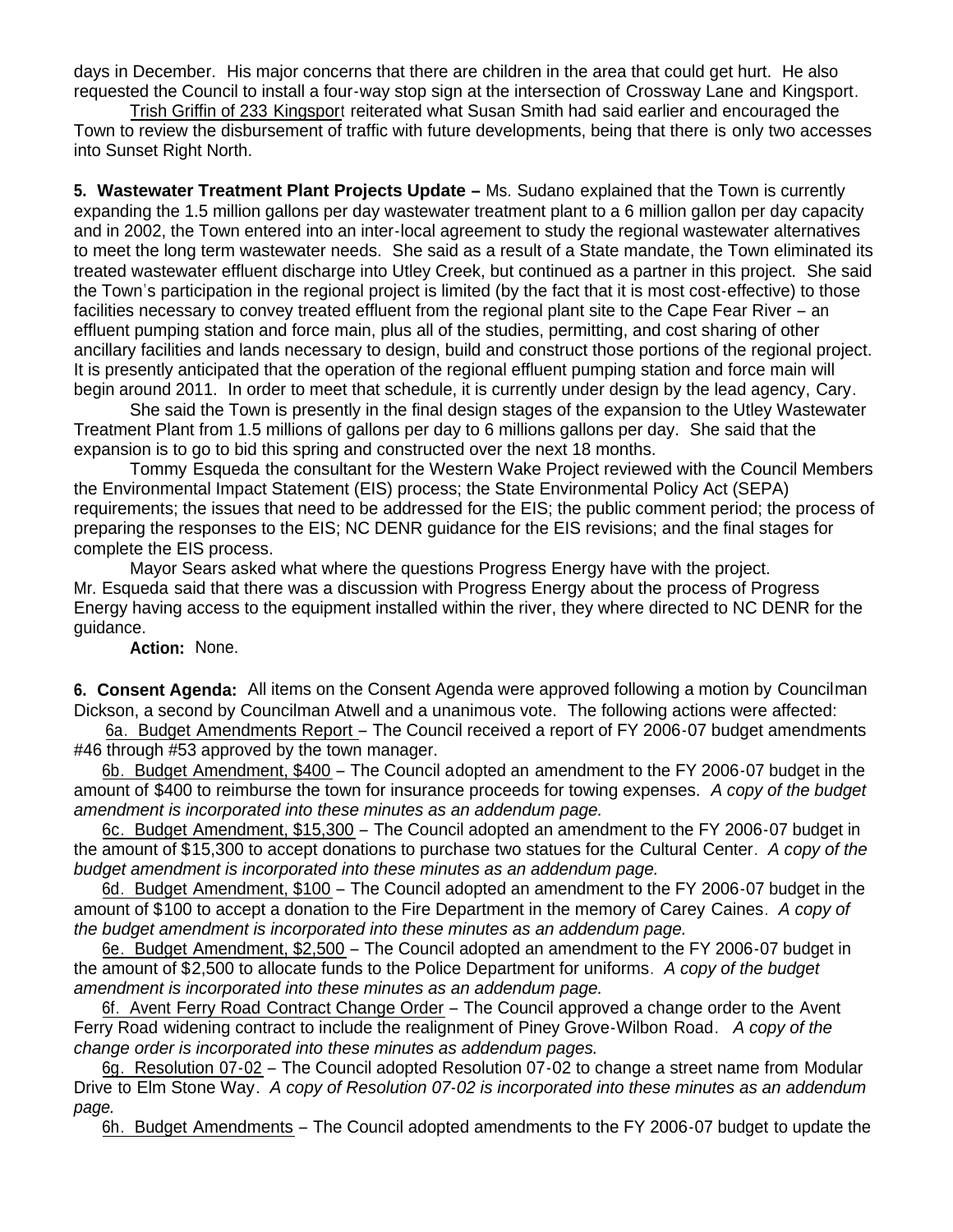Holly Springs Business Park development project budget. *Copies of the budget amendments are incorporated into these minutes as addendum pages.*

 6i. NPDES SWMP Phase II Contract – The Council approved to enter into a professional services agreement with Carter & Burgess, Inc. in the amount of \$89,715.50 for development and implementation of the NPDES SWMP, Phase II and adopted an associated budget amendments. *Copies of the Carter & Burgess, Inc. contract and budget amendments are incorporated into these minutes as addendum pages.*

 6j. Resolution 07-05, Economic Development Administration Grant – The Council adopted Resolution 07-05 adopting the Town of Holly Springs Economic Development Strategy and authorizing the filing of a \$1,000,000 grant application to the Economic Development Administration of the U.S. Department of Commerce. *A copy of Resolution 07-05 is incorporated into these minutes as addendum pages.*

 6k. Forrest Springs Infrastructure Reimbursement Agreement – The Council approved to enter into an infrastructure reimbursement agreement with the developer of Forrest Springs. *A copy of the Forrest Springs infrastructure reimbursement agreement is incorporated into these minutes as addendum pages.*

6l. Village Centre Shoppes Detention Pond Easement – The Council authorized the town manager to execute detention pond easement to the developers of Village Centre Shoppes. *A copy of the draft Village Centre Shoppes detention pond easement is incorporated into these minutes as addendum pages.*

 6m. Beal Tract Infrastructure Reimbursement Agreement – This item was removed from the Consent Agenda during agenda adjustment.

 6n. Ordinance 07-01 – The Council adopted Ordinance 07-01 declaring a speed limit modification in two school zones located on Holly Springs Road and requesting a concurring ordinance by NC DOT. *A copy of Ordinance 07-01 is incorporated into these minutes as addendum pages.*

At this time, Councilman VanFossen asked to be excused from discussion and deliberation on item 6m, and the Council approved the motion to recuse Councilman VanFossen from the meeting.

 **Motion By:** Atwell **Second By:** Dickson **Vote:** Unanimous

**6m. Beal Tract Infrastructure Reimbursement Agreement –** Mr. Schifano expanded that this request is to enter into an infrastructure reimbursement agreement with the Beal Tract developers for transportation improvements relating to the Earp Street extension.

**Action:** The Council approved a motion to approve the Beal Track infrastructure reimbursement agreement for transportation improvement relating to the Earp Street extension and authorize the town manager to execute the agreement.

 **Motion By:** Atwell **Second By:** Dickson **Vote:** Unanimous

 **Action:** The Council approved a motion to readmit Councilman VanFossen into the meeting.  **Motion By:** Atwell  **Second By:** Womble  **Vote:** Unanimously

**7.** The Village Church Long-Term Lease Request - Mr. Klaus explained that at the Jan. 2<sup>nd</sup> meeting the Town Council tabled the Village Church request for a long-term lease agreement with the Town for rental space at the Holly Springs Cultural Center to hold their Sunday morning services.

Mr. Schifano said with the Council's direction he contacted David Goodwin the director of General Services for Wake County. He said that Mr. Goodwin indicated that while the inter-local agreement states that the town will have operational control of the Cultural Center; such a long-term commitment to one specific group was contrary to the intentions of the lease and joint use agreement. He said that he feels that it is unlikely that the County would use resources to legally prohibit the town from entering into such an agreement, if the Town Council decided to accommodate the request.

Mr. Schifano said that Mr. Goodwin stated that the County's procedure for these types of activities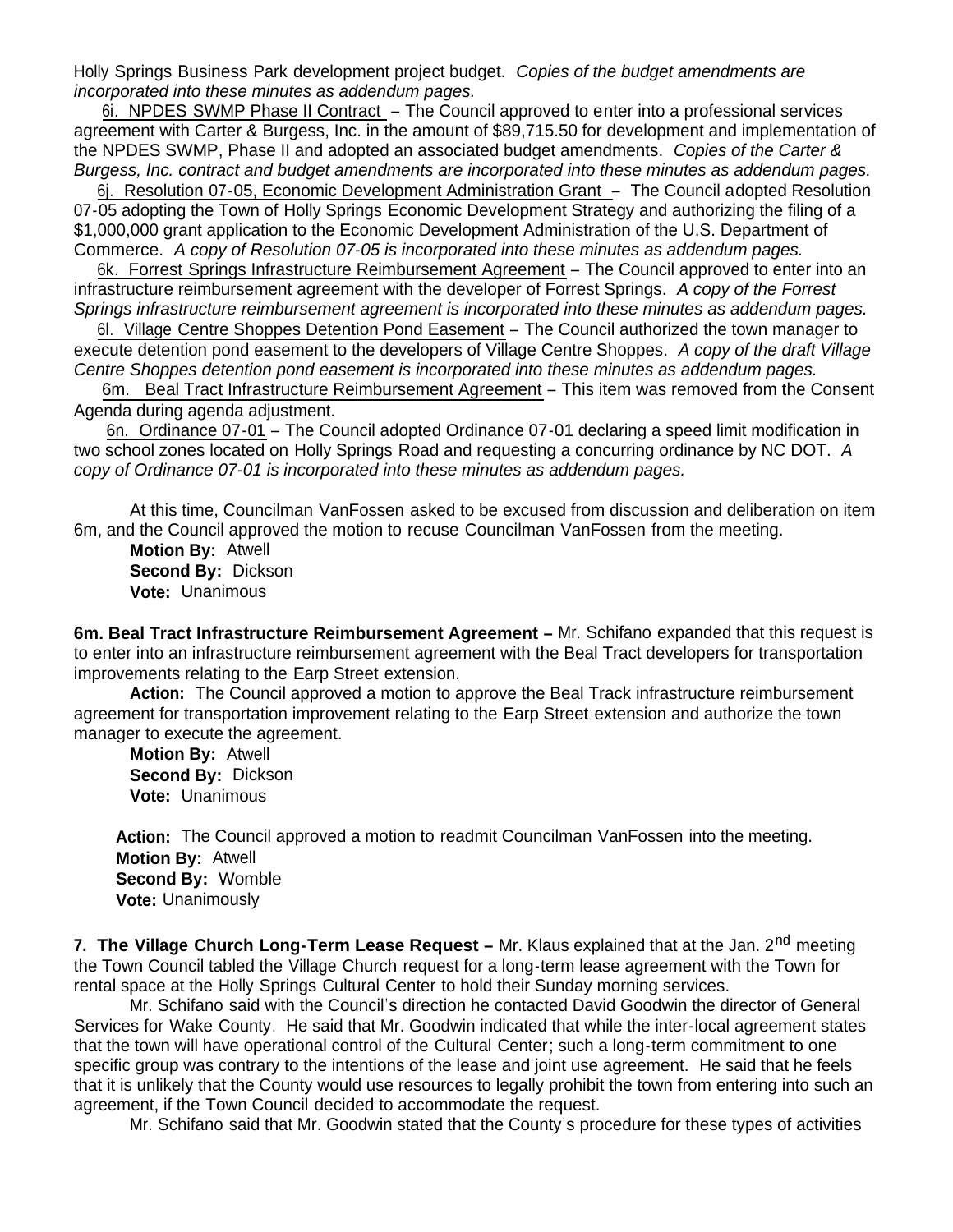is typically not to allow advance booking and allow groups on a first-come-first-serve basis.

Councilman Atwell and Bob Klaus discussed the preliminary rates and history of the church's interest for the long term lease and the fee quoted to the church is the same as the Town's policy fee schedule.

There further discussions regarding scheduling conflicts with other productions of the theater and the intended use for the Cultural Center.

Councilman Womble asked the time of the church services on Sunday's and how long would it be before the church breaks ground for the new church and at the end of the one year lease would the church request for additional lease time.

Rev. Don Brown Pastor of The Village Church at Holly Springs – said that the time of the services is the same as the package deal and will start construction of the church at the completion of the master plan, schematics and campaigning for funds of the building. Mr. Brown acknowledged that the church would be interested leasing the cultural center for additional years after the lease agreement expires.

Councilman VanFossen said that leasing the facility for a year in advance would cause scheduling conflicts and did not agree with changing the town's policy.

 Councilman DeBenedetto suggested to Mr. Brown using the rental funds for development or improvements to the church property, such as, modular units.

 There were discussions among the Councilman Members, Mr. Brown and Ms. Clapp regarding the UDO requirements for modular units and the zoning of the church's property.

Councilman Atwell said that he was not in favor of the request and that it was not the town's vision for the facility to be used for this type of use.

Councilman Dickson said that he agreed with staff and that the first year is a learning process for the best way to schedule events.

 **Action:** The Council made a motion to deny the Village Church request for long-term lease agreement with the Town of Holly Springs for rental space at the Holly Springs Cultural Center based on the current policy prohibits long-term lease agreements.

 **Motion By:** Atwell **Second By:** VanFossen **Vote:** Unanimous

**8a. Crossway Lane four-Way Stop Intersection –** Ms. Stephenson explained that this request is from the residents who live along Crossway Lane, in the Sunset Ridge – North subdivision to install a four-way stop intersection in two locations -1) Crossway Lane/Cliff Creek and 2) Crossway Lane/Kingsport.

 Ms. Stephenson explained a brief history of requests for various actions or suggestions along Crossway Lane, such as, speed enforcement, speed tables, additional stop signs, and even road closure. She said staff visited the site and took the following actions:

- adding three four-way stop locations one for site distance restrictions and the other two at future significant road intersections (roads that will link either to Holly Springs Road or significant newly added development areas);
- public works trimming street trees for sight clearance; and
- speed and volume counts taken at Cliff Creek and Kingsport and Chrismill.

Ms. Stephenson said that after these improvements were made, requests are still being received by the Town for either speed humps or four-way stops, and in one case road closure.

 She said after receiving the resident's feedback and evaluating the intersection of Crossway Lane, staff researched the Town policies and determined that these locations did not warrant the installation of a four-way stop sign.

Ms. Stephenson discussed with the Council that the Town's goals for markings and signage are to be consistent with the Town's policies and standards. She said after research staff has found the following negative consequences for installing unwarranted four-way stops:

- 1. Unwarranted four-way stop locations provide a false sense of security for pedestrians, because majority of vehicles may not come to a complete stop.
- 2. Unwarranted four-way stop locations create higher liability for the Town, because they are not consistent with MUTCD.
- 3. Unwarranted four-way stop locations have a negative impact to air quality and cause increased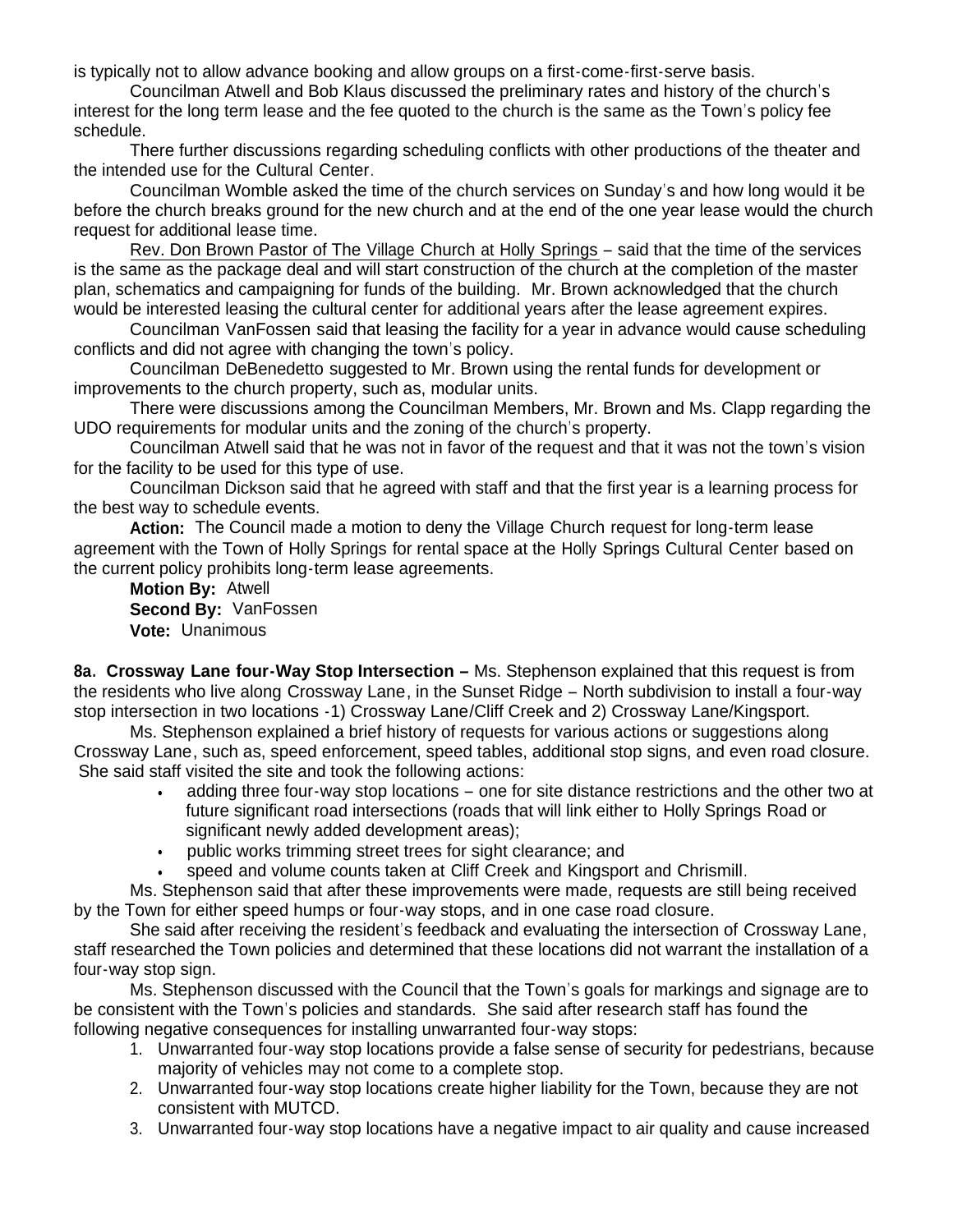fuel consumption.

- 4. New four-way stop locations experience an increase in the vehicular noise from stop and start, etc.
- 5. Mid-block speeding between new four-way stop locations occurs to "make up" for the lost time at the un-warranted stop sign.
- 6. It has been proven in several studies that when stop signs are installed that are unwarranted, and only installed to control driving speeds, approximately 18% of the public run them, 54% roll through them, and only 28% come to a complete stop.
- 7. Inconsistent with published standards and policies of other municipalities.

She said staff has observed the following related information to these requests:

- 1. Drivers can see at least 200 to 250 ft in both directions along Cliff Creek and have only traveled 500 to 600 feet from the previous 4 way stop. In such circumstances, staff research found that several studies show that vehicles will be less likely to come to a complete stop. Studies also show that when you have less than 800 feet between stop locations, you experience the "make up" phenomenon listed above.
- 2. In the area of Cliff Creek there is only one of the eight possible traffic movements at this intersection that seems to be a problem, and that is if you are traveling east on the downgrade.

Ms. Stephenson expanded the Town Policy Statement P-015, Multi-way Stop Sign and P-010, Traffic Calming Devices criteria and guidelines to the Town Council.

Ms. Stephenson said that the police department has pursued effective methods of apprehending motorist who are traveling at excessive speeds in the area of Crossway Lane. She said that the primary focus of the deployment strategy of the issuance of traffic citations through the use of:

- marked and unmarked mobile speed enforcement operations,
- unmanned and manned patrol vehicles, and
- static and moving radar.

Ms. Stephenson said that since the time the residents requested additional stop signs, staff had an independent firm complete a speed study at two of the three requested four way stop locations and the third location of Chrismill. She said the study provided both the volume and the speed of the motorist. She

said as of December 14<sup>th</sup> through the 18<sup>th</sup> - Crossway at Cliff Creek had 1570 vehicles a day and Crossway at Kingsport had 2088 vehicles per day. Crossway Lane was designed and functions as a collector street that serves a vital interconnection from Main Street to Holly Springs Road. She said that as development occurs in the future there will be other outlets to distribute the traffic; however these connections are dependant on development.

Ms. Stephenson said that the results of the study did not warrant the installation of the four-way stop based on volumes.

At Crossway and Kingsport the average speed was 25 mph, and at Crossway and Cliff Creek the average speed was 19 mph.

 Councilman Womble and DeBenedetto both agreed that there is a safety issue along Crossway Lane and something needs to be done to enforce the speed limit. They suggested installing additional four-way stop signs and remove the signs when future development occurs opening other outlets for the distribution of traffic.

 In was the consensus of the board that installing four-way stop signs is not the best solution for calming devices and would be in favor of installing speed humps in appropriate locations along Crossway Lane.

 The Council Members discussed various locations for installing the speed humps and amending the Town's policy.

Councilman Womble said that he would be in favor of installing one four way stop and speed humps along Crossway Lane.

Councilman Dickson commented on reversing the stop signs at the intersection of Crossway Lane and Kingsport and said that four-way stop signs are not the best solution for traffic calming devices.

Councilman Atwell suggested that staff research the State guidelines and other criteria for the best solution for the intersection of Crossway and Kingsport. He seems to believe a four-way stop sign should not be at that intersection and that he would like to see speed bumps or speed calming devise at the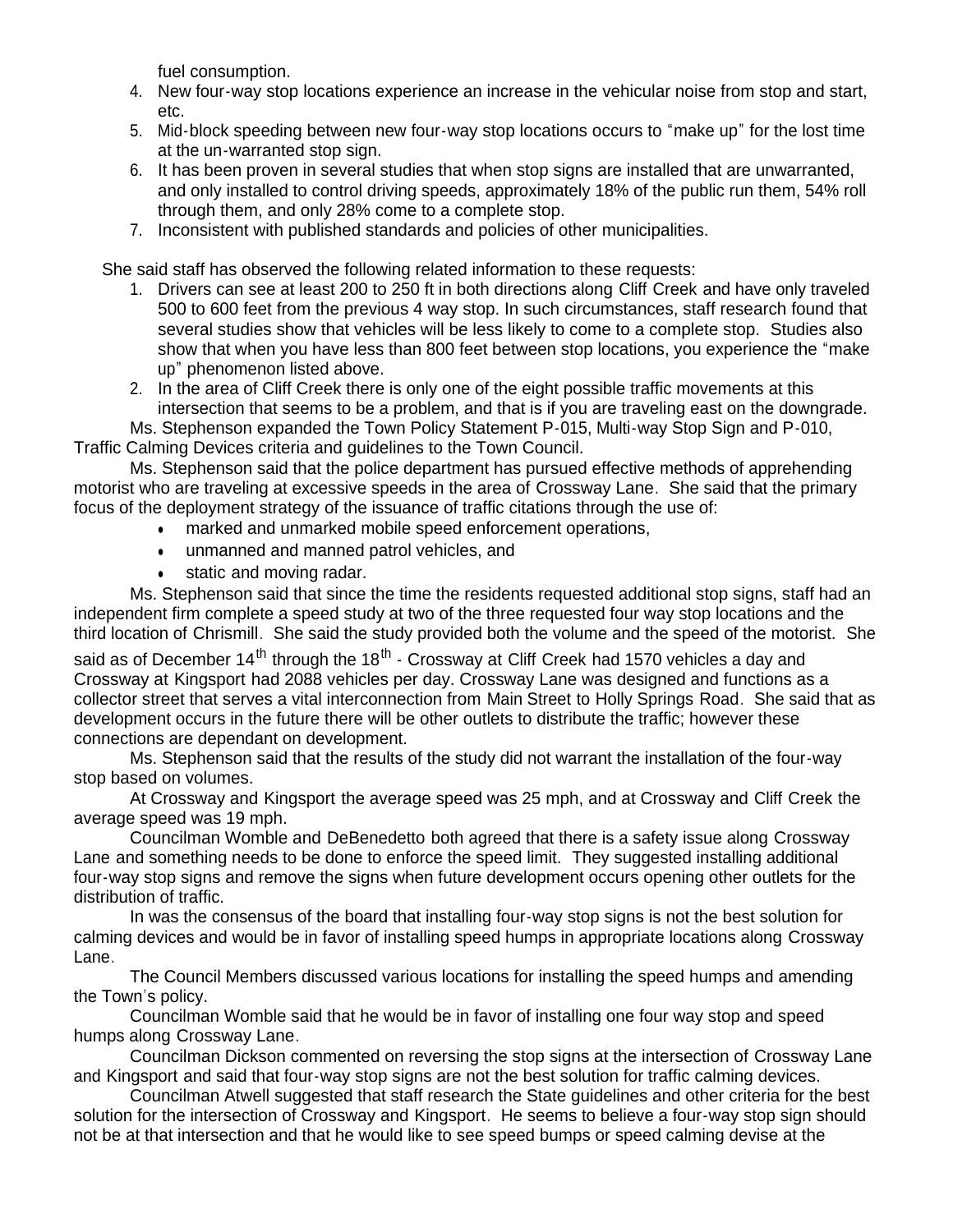bottom of the hill of Crossway Lane and Cliff Creek and with caution sign indicating of the bumps.

Ms. Stephenson said that staff recommends not to install four-way stop signs at Crossway Lane and Cliff Creek or Crossway Lane and Kingsport intersections, but would be interested in further investigating the use of traffic calming devices along Crossway Lane.

Councilman VanFossen made a comment that the Town has adopted standards and if those standards don't meet the needs or criteria of the situation, the standards need to be revised.

**Action:** The Council approved a motion to install a speed calming device at the bottom of the hill near the intersection of Crossway Lane and Cliffcreek.

**Motion By:** Atwell

The motion died for lack of a second.

**Action:** The Council approved a motion to install one four-way stop sign at the intersection of Crossway Lane and Cliffcreek and two traffic calming devices west and east of that intersection and install a second four-way stop sign at Crossway Lane and Kingsport and two traffic calming devices west and east of that intersection.

**Motion By:** Womble

**Second By:** DeBenedetto

 Councilman Dickson said that motion is a little excessive and would be interested in revising the standards and finding a method that works.

There were further discussion regarding revising the Town's standards verses installing additional four-way stop signs and traffic calming devices at the requested intersections. Councilman DeBenedetto called the question.

 **Vote:** The vote failed with a 2 to 3 vote being, Councilmen DeBenedetto and Womble in favor and Councilmen VanFossen, Atwell and Dickson against.

**Action:** The Council approved a motion to direct Town staff to review and install traffic calming devises along Crossway Lane at the discretion of Town staff.

**Motion By:** VanFossen

**Second By:** Atwell

 Councilman DeBenedetto asked if there was a time line when the devices to be installed. Councilman VanFossen said that it would be at the staff's discretion and not come back to the Board unless the citizens are unhappy with the locations. He suggested this topic to be a winter retreat topic for reviewing and revising the Town's policies on four-way stop signs and traffic calming devices.

**Vote:** Unanimous

 Councilman VanFossen requested the Chief of Police to patrol the area in the high traffic hours of the day and issue speeding tickets to any violators that violate the speed limits.

**8b. Holly Springs Development Procedures Manual Amendment to Section 11.1 Gateways** – Ms. Clapp explained that in August 2002, the Town Council adopted Policy Statement P-013 NVD Design Guidelines for the intersection of Sunset Lake Road and Holly Springs Road, which was incorporated into the Development Procedures Manual (DPM) adopted on November 5, 2002. She explained the policy included specifications that as development occur at this intersection it would be required to dedicate rightof-way and pay for the construction of the proposed gateway features.

Ms. Clapp said that since that time, the Town Council determined the property developers at that intersection would not be required to pay for the construction of the features and that the Town would fund the construction at a later date. To reduce the cost of the features, the design was modified.

Ms. Clapp said that this request is for the Council to consider revising the gateway drawings and adopt a resolution amending the Development Procedures Manual and removing the requirement of the developers paying for the feature and to incorporate the new design.

Ms. Clapp reviewed the locations and the new feature designs to the Council Members.

There were discussions among the Council members of the size of the town seal that is located on the feature and that the feature appearance remains to look like an entrance sign into a subdivision.

**Action #1:** The Council approved a motion to void Town Council Policy Statement P-013 NVD Design Guidelines for the Intersection of Sunset Lake Road and Holly Springs Road.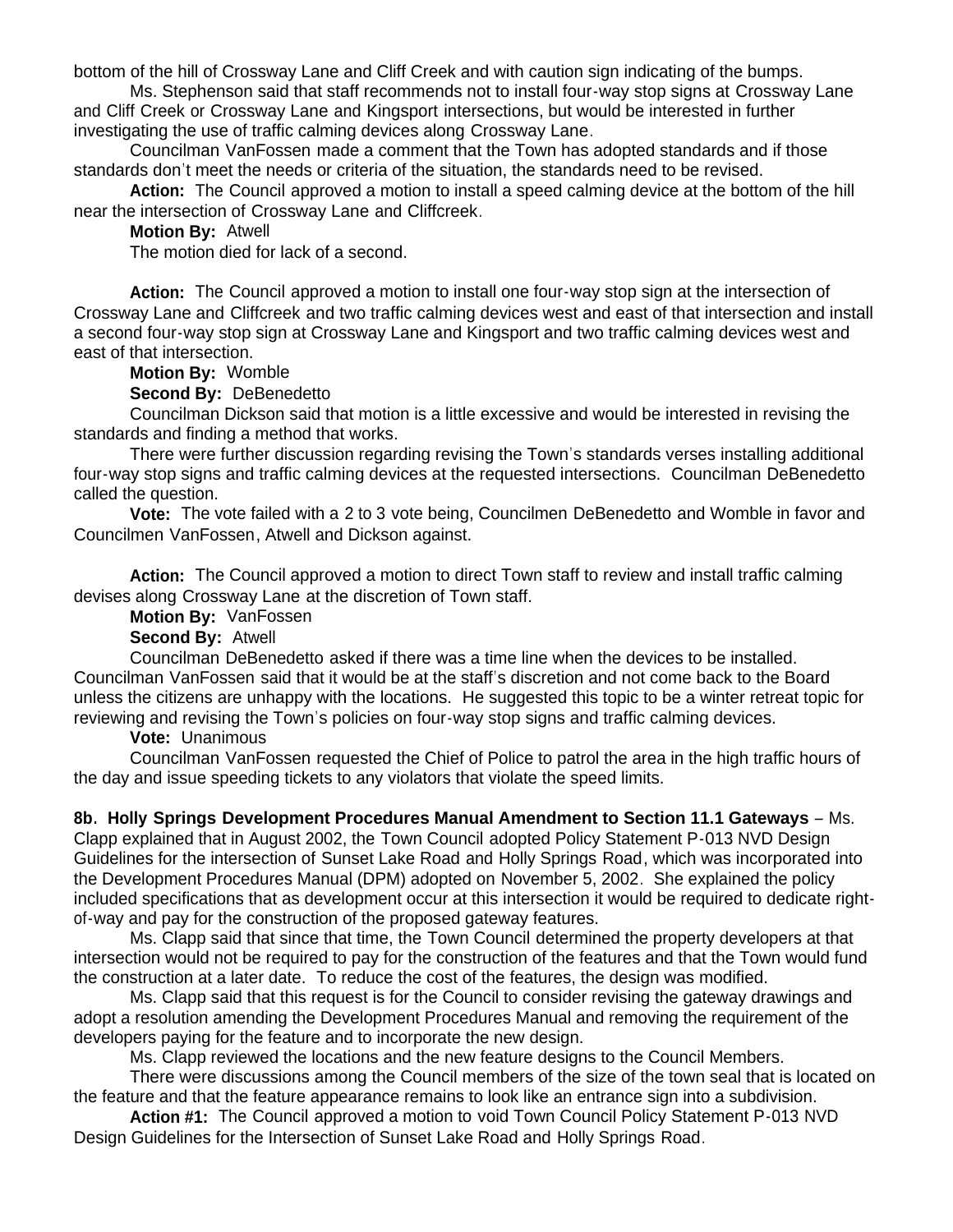**Motion By:** Womble **Second By:** DeBenedetto **Vote:** Unanimous

**Action #2:** The Council approved a motion to adopt Resolution 07-03 amending Section 11.1 of the Holly Springs Development Procedures Manual with the following changes to the Holly Springs Gateway Construction Drawings:

- 1. For corners "A" and "C"
	- a. Remove the 2 logo medallions on the outside short columns. (4 in total)
	- b. Remove the flag stone paving.
- 2. For corners "B" and "D"
	- a. Remove 2 logo medallions on the outside short columns. (4 in total)
- 3. For all corners
	- a. Remove the far outside "monument" columns (8 in total).

**Motion By:** Womble

**Second By:** DeBenedetto

 **Vote:** The vote carried with a vote of 3 to 2 vote being; Councilmen Dickson, Womble and DeBenedetto in favor and Councilmen VanFossen and Atwell against.

 *A copy of Resolution 07-03 and DPM amendments are incorporated into these minutes as addendum pages.*

At this time, Councilman VanFossen asked to be excused from discussion and deliberation on item 8c, and the Council approved the motion to recuse Councilman VanFossen from the meeting.

 **Motion By:** Dickson **Second By:** Atwell **Vote:** Unanimous

**8c. Earp Street Extension Condemnation Resolution** – Mr. Schifano said that in keeping with the town's Transportation Improvement Plan, Earp Street is proposed to be connected between its two current segments, one west of Bass Lake Road, which is the larger segment, and one east of Bass Lake Road, which is within the neighborhood of Spring Meadow. He said the Beal Tract developer has the approval for commercial use and will be constructing the road connection, however the adjacent 3 acre tract is owned by a separate landowner who has in the past been unwilling to agree to any public dedication for right of way.

Mr. Schifano said that staff recommends adopting a resolution authorizing to start the condemnation proceedings of 0.3 acres of land across the Ransdell Tract for construction of a road.

 **Action:** The Council approved a motion to adopt Resolution 07-04 authorizing condemnation proceedings for the acquisition of right-of-way for Earp Street Extension.

 **Motion By:** Womble **Second By:** Atwell **Vote:** Unanimous  *A copy of Resolution 07-04 is incorporated into these minutes as addendum pages.*

 **Action:** The Council approved a motion to readmit Councilman VanFossen into the meeting.  **Motion By:** Atwell  **Second By:** Dickson  **Vote:** Unanimously

**8d. Bass Lake Parks Land Purchase Contract** – Mr. Schifano said that the Town has been negotiating with the Trust for Public Land of Wake County, and the Cornell Heirs for the purchase of additional property at Bass Lake. He said the Town has received approval of matching grant from the Wake County Open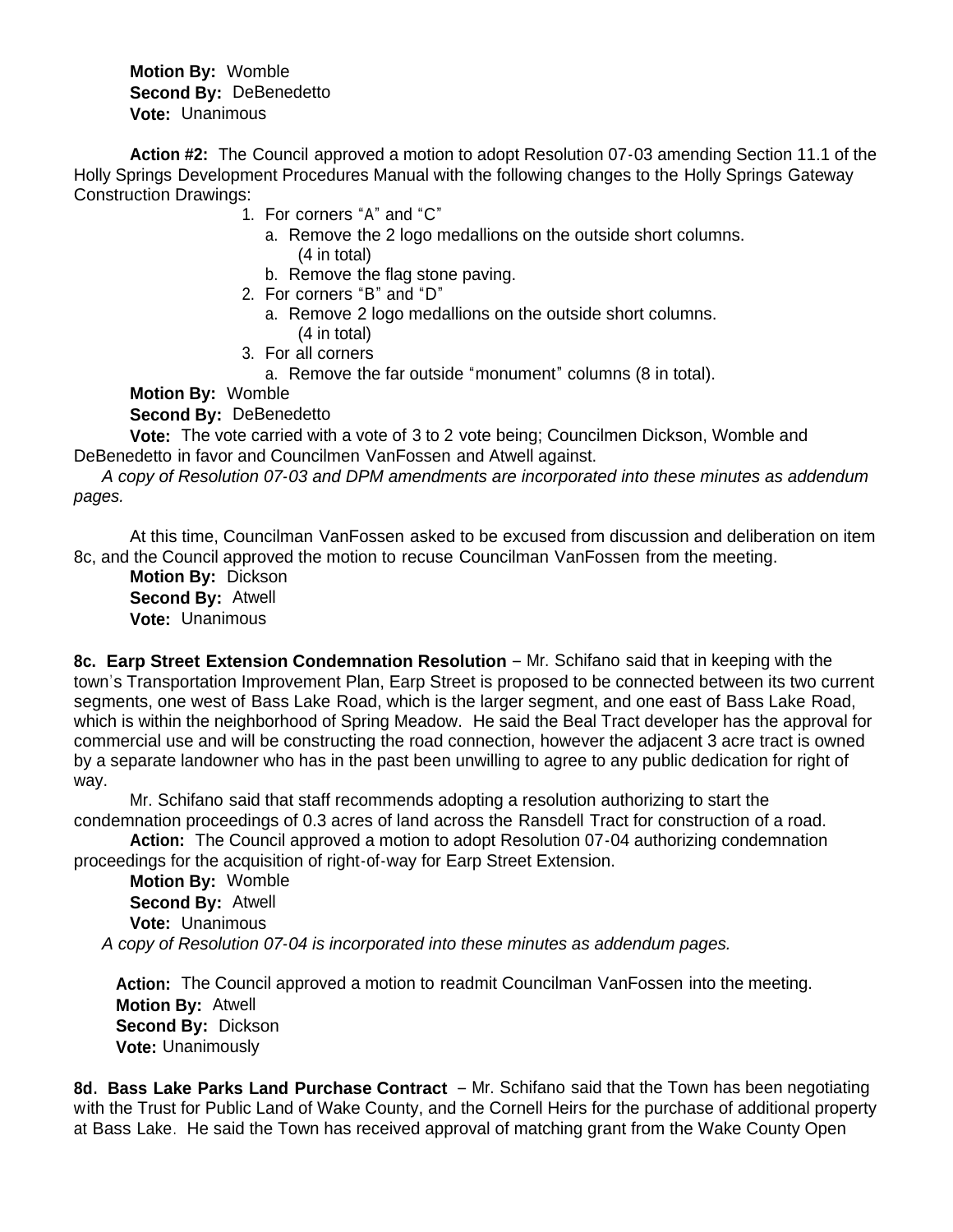Space Funds to allow the Town to purchase 8.97 acres south of Bass Lake. He said staff is requesting authorization to proceed with the land acquisition.

Mr. Schifano said that the contract is currently in negotiation, however the cost associated with the contract was discussed in closed session on January 2, 2007 and will be made public after execution of the contract.

**Action:** The Council approved a motion to authorize the town manager to enter into a land purchase contract with the Trust for Public Land and Cornell Heirs for the purchase of 8.97 acres of land adjacent to Bass Lake.

 **Motion By:** VanFossen **Second By:** Atwell **Vote:** Unanimous

 *A copy of the land sales contract is incorporated into these minutes as addendum pages.*

**8e. Decorative Street Signs and Post** – Mrs. Clapp said the town has received a request from the developer of the Hobby tract for permission to install decorative street signs and posts for the development.

 Mrs. Clapp advised the Council that town policy P-011 states, "the Town will not approve the installation of specialty or decorative street name signs or posts nor specialty or decorative traffic control signs or posts which vary from the standard type sign materials required by and used by the Town of Holly Springs."

Mr. Josh Stone of Withers & Ravenal, 111 MacKenan Drive, Cary – Mr. Stone, representing the developer, was yielded the floor by Mayor Sears. He said the developer intends to construct a highstandard development and believes the decorative street signs and posts would be appropriate. He asked the Council to reconsider its position for this development.

Council members were in consensus that the town should remain consistent with the Council's adopted policy P-011.

**Action:** The Council approved a motion to deny the request to allow the Hobby tract developer to use decorative street name and/or traffic control signs and posts within the development, pursuant to Town of Holly Springs Policy Statement P-011.

 **Motion By:** Atwell **Second By:** Dickson **Vote:** Unanimous

**8f. Town's Long-Range Water Projections** – Ms. Sudano said as reported earlier in December, 2006 to the Town Council, Harnett County is in the beginning stages of a water treatment plant expansion, and has requested information from the Town on its long range water needs. She said a consultant has completed a long range water needs study for the Town, and has been updated to reflect the Novartis development, and the Twelve Oaks Golf Course projects and with the latest water usage numbers and account projections.

Ms. Sudano said that Harnett County is committed to provide additional water capacity in the amount of 1 mgd, which puts the total capacity presently available from Harnett County at 3.0 mgd.

**Action:** The Council directed stall to continue forward with the project.

**10. Other Business:** Councilman Vanfossen asked about the status of the crosswalk on Bass Lake Road across from the Bass Lake Retreat Center. Ms. Sudano and Mr. Schifano explained to the Council that a letter and the adopted resolution reducing the speed limit along Bass Lake will be sent to NCDOT and at that time the Town will install the cross walk.

Councilman Dickson invited the Council Members to attend the South Wake Landfill Advisory meeting at the Cultural Center on Wednesday, January 17, 2007, at 7:00 p.m.

Mayor Sears said a copy of the letter that was sent to Wake County Commissioners requesting host fees was included in the Councilmen's folders.

**11. Manager's Report:** Mr. Dean invited the Council Members to the Chamber of Commerce Banquet to be held at the Cultural Center on January 26, 2007. He also asked the Council for those who would like